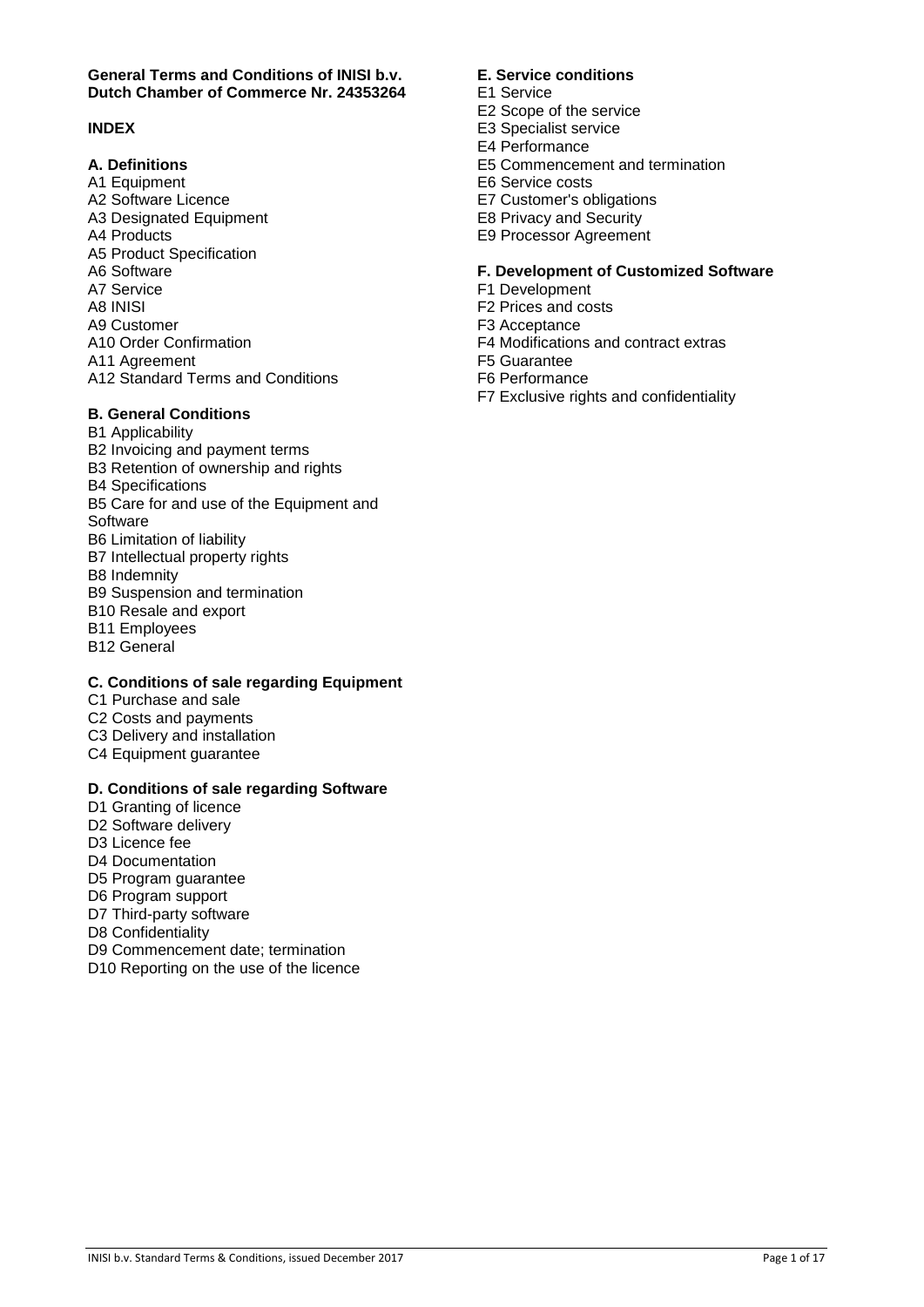# **A. Definitions**

**A1 Equipment** means all the computer hardware components, including those of third parties ('non INISI Equipment'), as specified in the Agreement.

**A2 Software Licence** means the non-exclusive, non-transferable right of use of computer software.

**A3 Designated Equipment** means the Equipment to be used for a computer program according to the Software Licence, as indicated in INISI's Product Specification or Order Confirmation. If the Designated Equipment is not specified, the Designated Equipment is taken to mean the Equipment on which the computer program is used for the first time.

**A4 Products** means any combination of Equipment and/or Software and/or Services. The constituent parts of the Products are subject to the conditions of the relevant parts of these General Terms and Conditions.

**A5 Product Specification** means all the specifications of the Products. The specifications may also contain guarantee provisions. In general these specifications will be appended to the Agreement. If no specific Product Specification is available for a particular Product, then the Product Description will refer to the description INISI provided in the written proposal.

**A6 Software** means computer software in object code and the relating user documentation as specified in the Agreement. Software also includes any software or firmware elements that form part of the Equipment and any Software corrections and updates provided to the Customer by INISI after delivery or after first use. Software also includes customized software developed by INISI for the Customer ('Customized Software').

**A7 Service** Service means the services referred to in the Order Confirmation, which are further described in the relevant service description(s) applicable at the time of acceptance by INISI of the Order.

**A8 INISI** means INISI b.v. and affiliated companies, with its registered office in Capelle aan den IJssel, The Netherlands.

**A9 Customer** means the Customer who places an order for the delivery of Products with INISI.

**A10 Order Confirmation** means a written confirmation of an order by INISI specifying which Products INISI will deliver, also referred to as Service Order.

**A11 Agreement** means the agreement consisting of the General Terms and Conditions and the Order Confirmation and any other documentation

and conditions referred to in the Order Confirmation.

**A12 General Terms and Conditions** means the INISI General Terms and Conditions, issued in December 2017. These Terms and Conditions are set out in different languages, English and Dutch (Standaard Voorwaarden van INISI b.v.) In case of conflict between these versions, the latter shall prevail.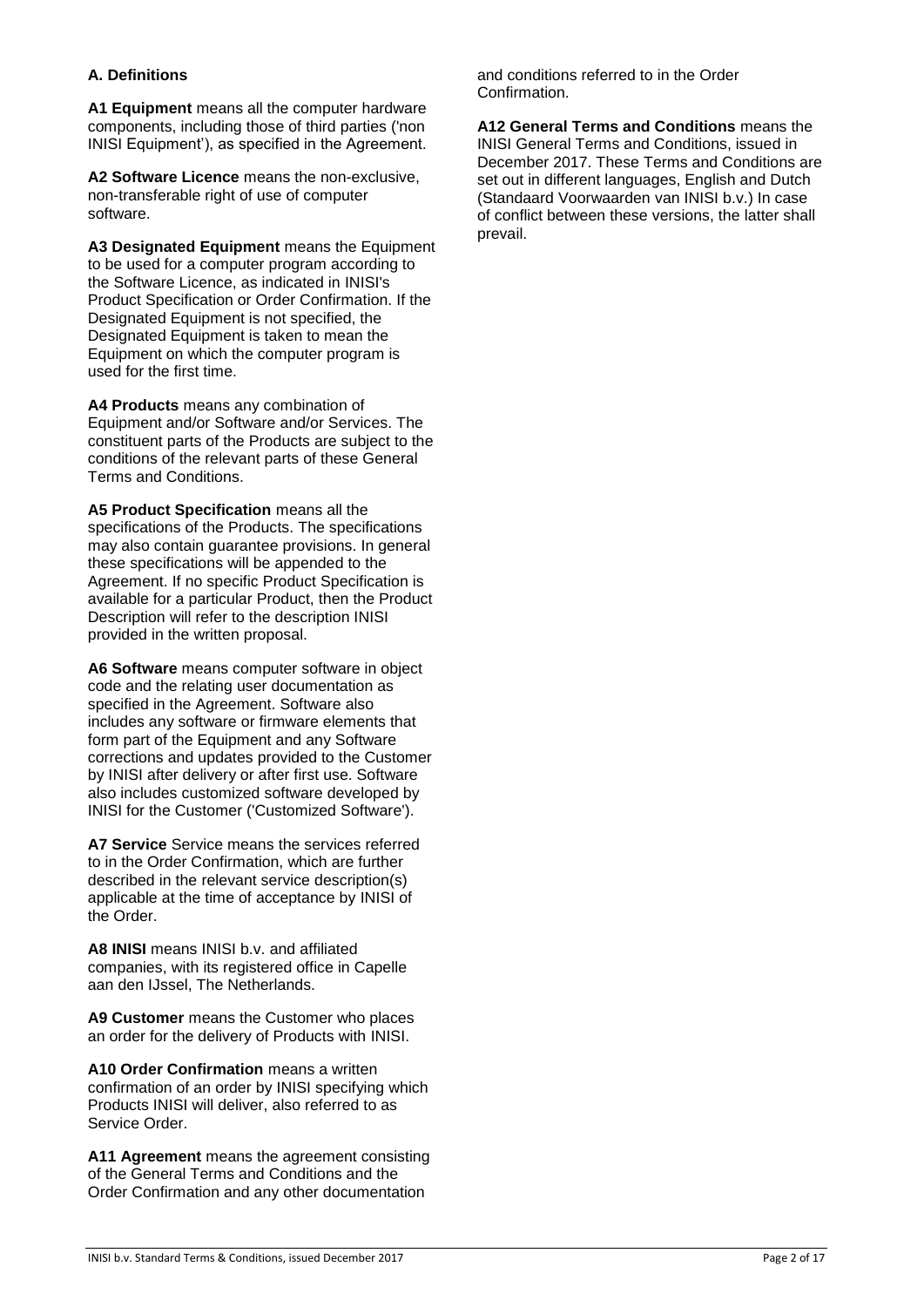# **B. General Conditions**

## **B1 Applicability**

Unless explicitly agreed otherwise by the parties in writing, the provisions of these General Terms and Conditions apply to all offers of and agreements with INISI in accordance with which INISI delivers Equipment, Software, Services, etc. to the Customer, even if such Equipment, Software, Services, etc. have not been described in further detail in these Terms. All offers are without obligation. An Agreement with INISI is effected as soon as it is signed by the Customer and INISI has sent an Order Confirmation.

Any purchasing or other conditions of the Customer explicitly do not apply, unless they have been accepted explicitly by INISI in writing.

Unless explicitly agreed otherwise, the Agreement replaces all previous correspondence, offers, declarations of intent, arrangements and promises between the parties, in whatever form, relating to the delivery of Products.

## **B2 Invoicing and Payment terms**

## **B2.1 Payments**

- a) Payments are due in accordance with the provisions in this respect in these General Terms and Conditions and in the relevant Order Confirmation. Payments are to be made within eight days of the invoice date. INISI reserves the right to withdraw any credit granted at any time if there is reasonable cause to do so. The Customer is not entitled to setoff, unless INISI has given its explicit written consent.
- b) Unless stated otherwise in the relevant price list, Order Confirmation, Product Specification or offer, and with due observance of the provisions set out in the following sentence of this article, prices are inclusive of the costs of delivery, carriage paid, to the address within The Netherlands stated in the Agreement, and inclusive of goods in transit insurance but exclusive of VAT.
- c) Taxes, costs of necessary permits and permissions and any other costs relating to the delivery to or removal from the Customer's premises will be payable by the Customer.
- d) If the Customer fails to pay an amount due or fails to pay such amount within the stipulated period, INISI will be entitled to suspend its obligations under the Agreement as well as any guarantee, service and support obligations, without the Customer and/or any third parties being able to hold INISI liable for the adverse consequences.
- e) If payments are not made within the stipulated period, INISI will be entitled, without notice of default, to charge the Customer interest from the end of this period, equal to the current statutory default interest, plus the extrajudicial

collection costs, set at 15% of the total amount due, plus any legal costs.

- f) If any delivery, installation or completion of any Service is delayed due to a circumstance attributable to the Customer, all amounts agreed in this respect will be paid by the Customer within eight days following the date on which INISI informs the Customer that it is ready for the delivery, installation or completion. Any costs reasonably incurred by INISI as a result of such delay are payable by the Customer.
- g) If it has been agreed that prices or costs are to be met outside of the Client's country of residence, INISI reserves the right, in the event of restrictions on the transfer of the contractual currency, from government or otherwise, to require payment in the currency of the country of residence of INISI or in any other freely convertible currency, considering a notice period of one month.

## **B2.2 Cancellation by the Customer**

The Customer is entitled to cancel the Agreement or terminate the Agreement early (hereinafter jointly referred to as: 'cancellation'), provided it pays the following cancellation charges to INISI:

- a) In the event of Equipment or Software not yet delivered or in case of Service not yet initiated by INISI, an amount equal to 30% of the total amount that INISI would have received if such cancellation had not occurred, but reduced by 1% for each full month between cancellation date and the date that was specified for the delivery of the Equipment or the Software or the initiation of the Service. The indemnity will never be less than 25% of the total amount. In the event that INISI keeps Equipment and/or Software in stock for the Customer, or has ordered Equipment and/or Software for the Customer from a third party, which order cannot be cancelled: the sale value of the Equipment and/or Software concerned at the time of cancellation.
- b) The entire amount for the Equipment and/or Software and/or Services already initiated, plus a sum equal to 75% of the amount INISI would have received for the delivery of the remaining part of the Equipment and/or Software and/or Services had the cancellation not taken place.

Until INISI has received the cancellation charges, it may, at its discretion, consider the Agreement as not having been cancelled, arrange for deliveries, continue to provide the Service and charge the Customer for the costs involved.

Receipt of the cancellation charges by INISI does not affect INISI's right to institute proceedings for loss or damage suffered as a result of the cancellation by the Customer.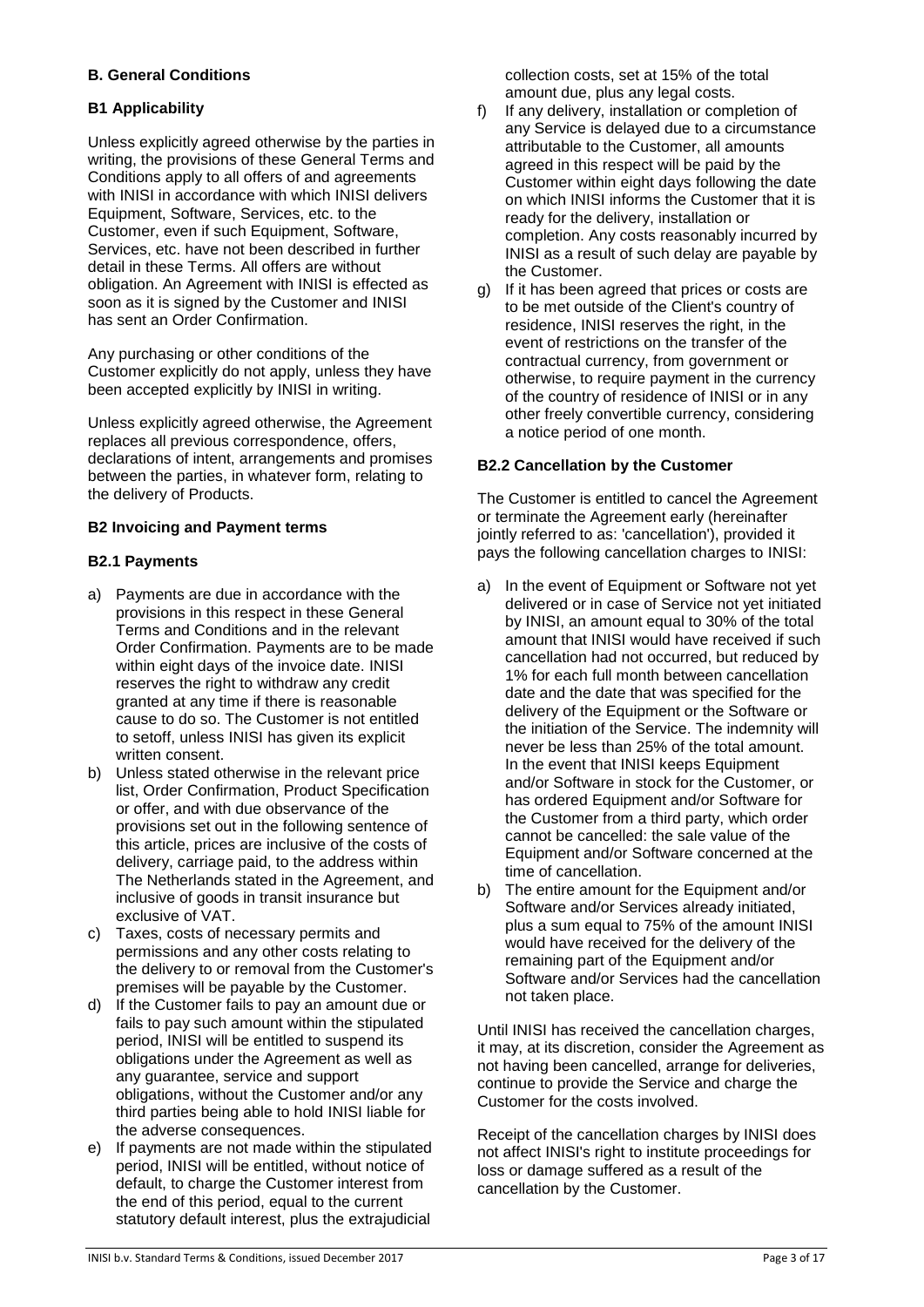# **B3 Retention of ownership and rights**

## **B3.1 Ownership**

All Products delivered to the Customer remain the property of INISI until all amounts due by the Customer for Products delivered or to be delivered under the Agreement, including any interest and collection costs due, have been fully paid to INISI.

# **B3.2 Rights**

Rights shall be granted to Customer or, as the case may be, transferred to Customer unless (resolutive condition) that Customer has not paid the agreed charges in time and in full.

# **B4 Specifications**

# **B4.1 Replacement and modification**

INISI is entitled to deliver a replacement or modified version of the Equipment, Software or Service instead of the Equipment, Software or Service ordered by the Customer, provided their operation and capacity are not essentially different from the specifications of those originally ordered.

# **B4.2 Data transmission**

If transmission speeds relating to the Equipment are mentioned, they are always subject to the restrictions that may be imposed by a competent government agency or other institution on the use of telecommunications lines or regarding the availability of telecommunications equipment and lines.

## **B5 Care for and use of Equipment and Software**

The Customer will use the Equipment and the Software in the manner described in the Product Specification. The Customer will ensure that the Equipment and Software, including any routine maintenance to be carried out by the Customer and extensions or modifications carried out by the Customer with INISI's permission, are used correctly in accordance with the instructions reasonably given or to be given by INISI. The Customer will furthermore arrange for back-up provisions, restart procedures, accuracy checks, data security and any other necessary procedures, etc. that may be expected from a regular user.

## **Limitation of liability**

**B6.1** INISI's liability due to attributable shortcoming in the fulfilment of the Agreement, per event or series of related events, is limited to compensation for direct loss, not exceeding an amount equivalent to the price (excluding VAT) stipulated in that Agreement. In case of a continuing performance contract with a term exceeding one year, the price stipulated in the

Agreement will be fixed at the total amount of the compensation (excluding VAT) demanded for one year. Any liability on the part of INISI pursuant to this article will never exceed an amount of  $\epsilon$ 15,000.

'Direct loss' exclusively means:

- a) the reasonable costs that would be incurred by Customer to ensure that INISI's performance complies with the Agreement. However, such loss shall not be reimbursed if Customer has terminated the Agreement;
- b) the costs incurred by Customer in unavoidably keeping Equipment, Software and/or Services and any related facilities operational for a longer period of time, because INISI failed to deliver on a delivery date by which it was bound, minus any savings resulting from the late delivery;
- c) reasonable costs incurred in determining the cause and extent of the loss, in so far as the findings relate to direct loss.
- d) reasonable costs incurred to prevent or reduce the damage or loss, in so far as the Customer proves that these costs have resulted in a reduction of direct loss within the meaning of these General Terms and Conditions.

**B6.2** The total liability of INISI for damage due to death or personal injury or material property damage will in no case exceed € 25,000,- per event or series of events.

**B6.3** INISI accepts no responsibility or liability for any Products, Software or Services, etc., not delivered by it, nor for any modifications to any Product/Equipment carried out by third parties. The Customer indemnifies INISI against any claims of third parties on account of product liability resulting from a defect in a product or system which was delivered by the Customer to a third party and which included Equipment, Software and/or other materials delivered by INISI.

**B6.4** INISI shall in no event be liable for consequential loss or any other indirect loss, including loss caused by loss of operational time, loss of data, loss of profit, loss of savings and loss caused by stagnation.

**B6.5** Except for the cases specified in this Article, INISI shall be under no liability for damages whatsoever, regardless of the grounds on which a claim for damages may be based. The maximum amount specified in Article B6.1 will lapse if and insofar as the loss is a result of wilfulness or gross negligence on the part of INISI.

**B6.6** There shall be no breach of the Agreement by INISI and no liability towards Customer on the grounds of breach by INISI in the fulfilment of its obligations under the Agreement insofar as such breach is a consequence of non-fulfilment by Customer of its obligations under the Agreement.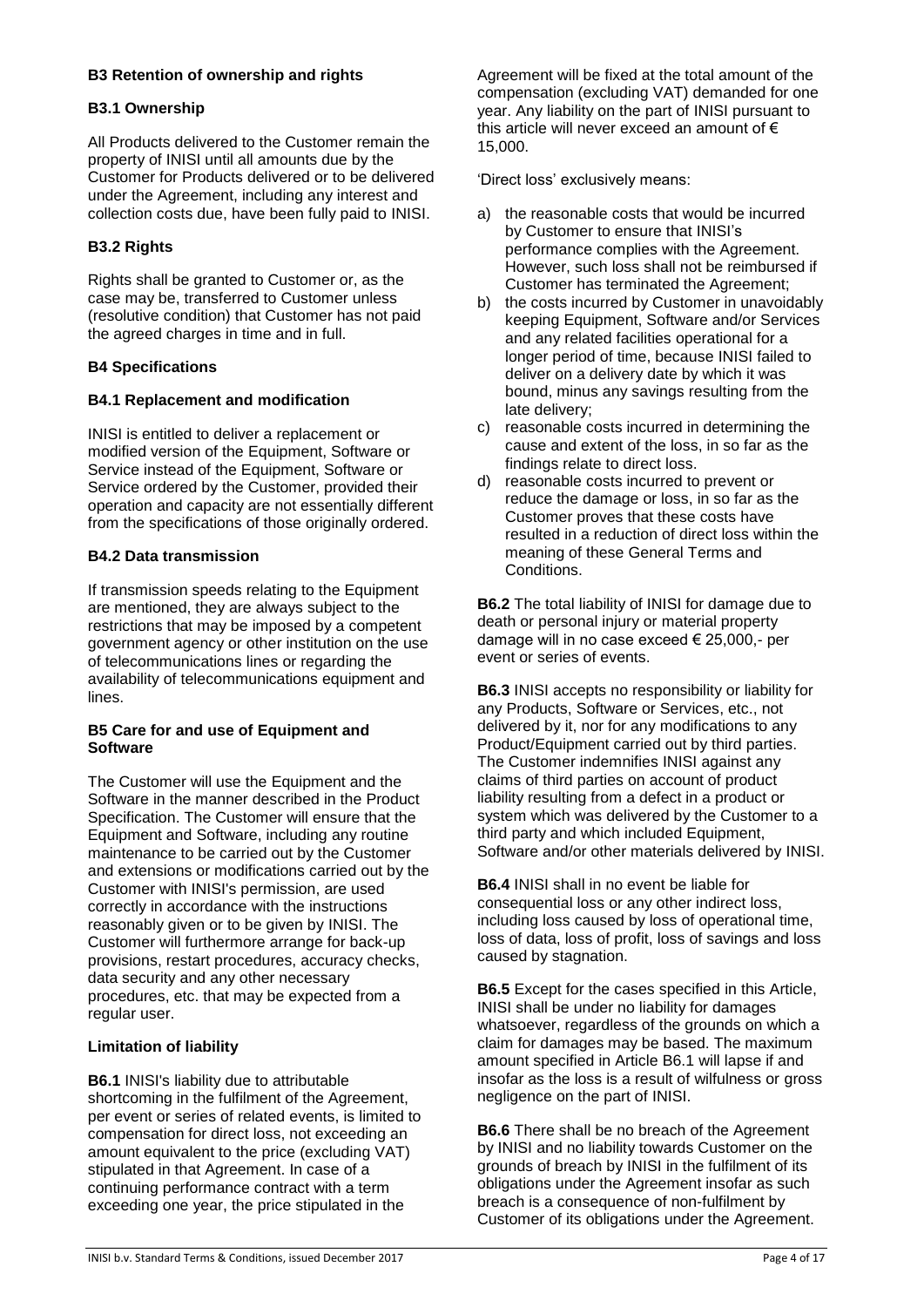# **B7 Intellectual property rights**

### **B7.1 INISI's intellectual property rights**

All intellectual property rights, in particular copyrights that can or will be exercised in respect of the Products and patents regardless of the place and time, shall vest in INISI or in INISI's licensors. In the event of modification or improvement of the Products, the intellectual property rights in respect of the modified or improved Products shall vest in INISI or in INISI's licensors.

## **B7.2 User licence**

With due observance of the provisions in this respect elsewhere in these Terms, INISI grants Customer, under INISI's copyright, patent and other intellectual property rights in The Netherlands, a non-exclusive, non-transferable licence to use the Equipment, Software and Service in the form and for the purpose for which it was provided.

### **B7.3 Modifications**

In the event of modification without the explicit permission of INISI made to the Equipment or part thereof (including but not limited to providing access to installed latent capacity without the explicit permission of INISI) or to the Software, INISI shall have the right to terminate forthwith the licence for the relevant Software used on such Equipment, or for such modified Software, and any continued use by Customer of such Software shall not be allowed.

An unauthorised modification made by or on behalf of Customer that results in the increased capacity of the Equipment or part thereof shall impose upon Customer an obligation to pay the licence fees for all Software used on such Equipment, in accordance with the prevailing fees for use of such Software with Equipment with such increased capacity.

## **B7.4 Confidential information**

The Parties agree not to use or to provide third parties with confidential information, unless such terms are inevitable in respect of compliance with these Terms. INISI Software is considered by INISI as confidential information of INISI and recognized by the Client as such.

## **B7.5 Instructions**

The Customer is obliged to comply with all regulations INISI has issued or will issue with regard to the use of trademarks, copyright and other proprietary rights of INISI and/or its licensors.

In particular, but without limitation of the foregoing provisions, Customer shall provide INISI at its first

request with information concerning the location and identification of all Equipment on which certain programs have been installed to allow INISI to verify licence fees payable by INISI to third parties.

### **B7.6 Diagnostic material**

If it considers such action necessary, INISI may provide Customer with diagnostic materials that may consist of and/or form part of diagnostic and test routines, programs, manuals and documentation. Customer shall not require a licence for its use of such diagnostic materials, on the understanding that Customer shall keep the facilities for INISI as an aid for the provision of Service by INISI. Customer shall use the diagnostic materials solely in the way and for the purpose designated by INISI. Customer will treat the diagnostic material and the results obtained by use as confidential and undertake not to disclose this to third parties. At reasonable times Customer shall allow INISI to check the use of the diagnostic materials and shall allow INISI to remove the diagnostic materials if INISI considers such action necessary. INISI shall have the right to take back the diagnostic materials at any time and in any way immediately after the end of an INISI Service for which they were used.

## **B8 Indemnification**

**B8.1** If legal proceedings are brought against the Customer based on a claim that the Products or any part of the Products infringes a patent or copyright valid in The Netherlands or a model legally registered in The Netherlands, INISI shall pay all the costs and damages that Customer may ultimately be ordered to pay in such legal proceedings that relate to the aforesaid claim, provided that:

- a) the Customer informs INISI as soon as possible after a third party has made a claim against it, whether in or out of court; and
- b) the Customer conducts the defence and settles the arrangement relating to such claim with INISI and in accordance with INISI's instructions; and
- c) Customer provides INISI in such a defence with all the cooperation that INISI may reasonably require; and
- d) the Customer has obtained INISI's written permission prior to incurring any costs as referred to in this article.

**B8.2** With the exception of the above provisions, INISI accepts no liability whatsoever towards the Customer and/or third parties engaged by the Customer with regard to patents, copyright, registered models or other intellectual property rights and, without limiting the generality of the foregoing, in particular accepts no liability towards the Customer for any infringements resulting from the circumstance that the Customer has used the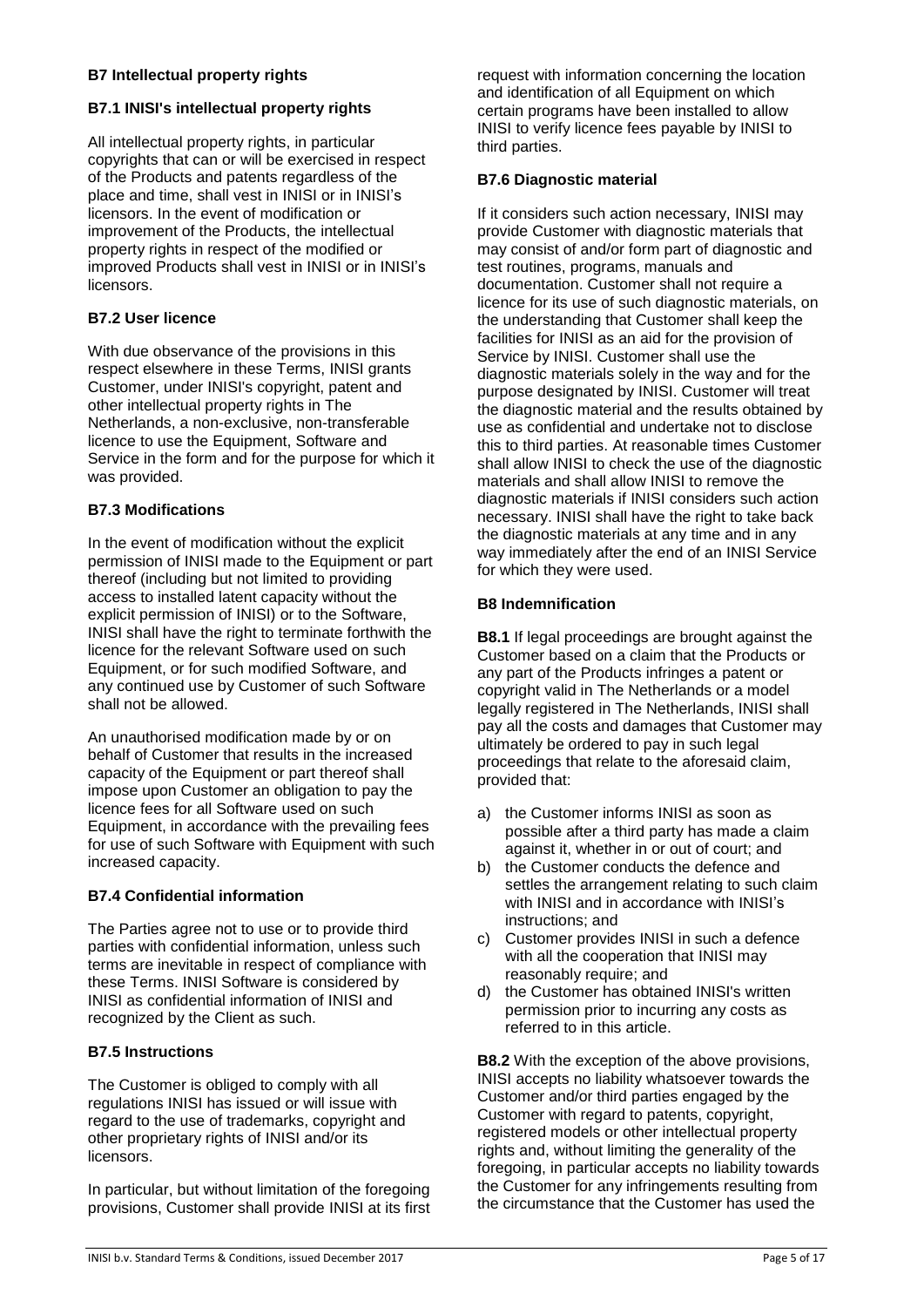Products in a manner other than in accordance with the General Terms and Conditions, or from the use of the Products in combination with products not delivered by INISI, such as Equipment, Software or Services.

**B8.3** In the event of any claim relating to an infringement of copyright or any other intellectual property right with regard to the Products/Equipment, Software and/or Service, or an impending infringement in the opinion of INISI, INISI will be entitled, at its discretion and at its own expense, to obtain for the Customer the right to continuing use, to modify or replace the infringing Product in order to avoid infringement, or to agree to the return of such a Product while repaying the price paid less the depreciation referred to below in this article.

The depreciation of a Product that has been returned by virtue of the provisions of the preceding sentence will be 3% of the price paid for the Product by the Customer for each month that has passed between the original date of delivery to the Customer and the date of return.

## **B9 Suspension and termination**

### **B9.1**

If the Customer fails to fulfil any obligation under this Agreement and has not recovered that failure within fourteen days after receipt of a written notice of termination by INISI, INISI may at its discretion terminate the Agreement with immediate effect or suspend its obligations under the Agreement or any other Agreement with the Client until the Client has fulfilled its obligation. If INISI suspends its obligations under the previous sentence, it does not provide the Client with any ground for any claim against INISI.

**B9.2** If either Party is declared bankrupt or liquidated (other than solely for merger or restructuring) or if a receiver is appointed for any part of its business, the other Party may consider any of these circumstances as grounds for immediate dissolution of the relevant and/or any other Agreement, without prior notice.

**B9.3** Termination of the Agreement will not discharge the parties from their commitment to fulfil any obligations arisen prior to the termination, including the making of payments of which the due date has passed, or from their commitment to pay any amount due and payable as a result of the termination.

**B9.4** In case of termination, for whatever reason, the Customer will return to INISI all of INISI's property to which the Customer is no longer entitled under the Agreement. If the situation arises, the Customer will allow INISI to access its premises in order to repossess and remove the property referred to above.

#### **B10 Resale and export**

**B10.1** Only if an agreement provides for resale and/or export of any Product by Customer, Customer is entitled to resell or export the Products in question mentioned in the Agreement. The Customer itself must ensure that the necessary permission and/or permits have been obtained from the competent bodies in the Netherlands and/or any other country, including, but not limited to, the Export Administration Regulations of the United States, that may apply to or influence such resale or export.

**B10.2** Equipment or Software may never be exported or sold if the Customer has reason to suspect that such Equipment or Software is intended to be used for purposes relating to nuclear, chemical or biological weapons or rocket technology.

## **B11 Employees**

**B11.1** The Customer and INISI agree that during the time that INISI delivers any Service to the Customer and during a period of 36 months thereafter, Customer will refrain from recruiting and/or hiring employees of INISI who are or have been involved, directly or indirectly, in the delivery of the service, and they will not hire these employees through third parties.

In case of violation of this stipulation by the Customer, the Customer will owe INISI an immediately payable penalty of  $\epsilon$  50,000, without prejudice to INISI's right to claim compensation.

**B11.2** In the event that INISI employees need to carry out work on the Customer's premises, the Customer will provide workspace that meets all the statutory requirements.

## **B12 General**

## **B12.1 Transfer of rights**

The parties will not have the right to transfer the rights and obligations arising from the Agreement to any third party without the other party's written permission. This permission will not be withheld without reasonable grounds; the party granting permission has the right, however, to attach conditions to this permission.

#### **B12.2 Notifications**

Unless stated otherwise in the Agreement, all required notifications must be made in writing (by email, post or fax) to the contact person referred to in this article at the address stated in the Agreement.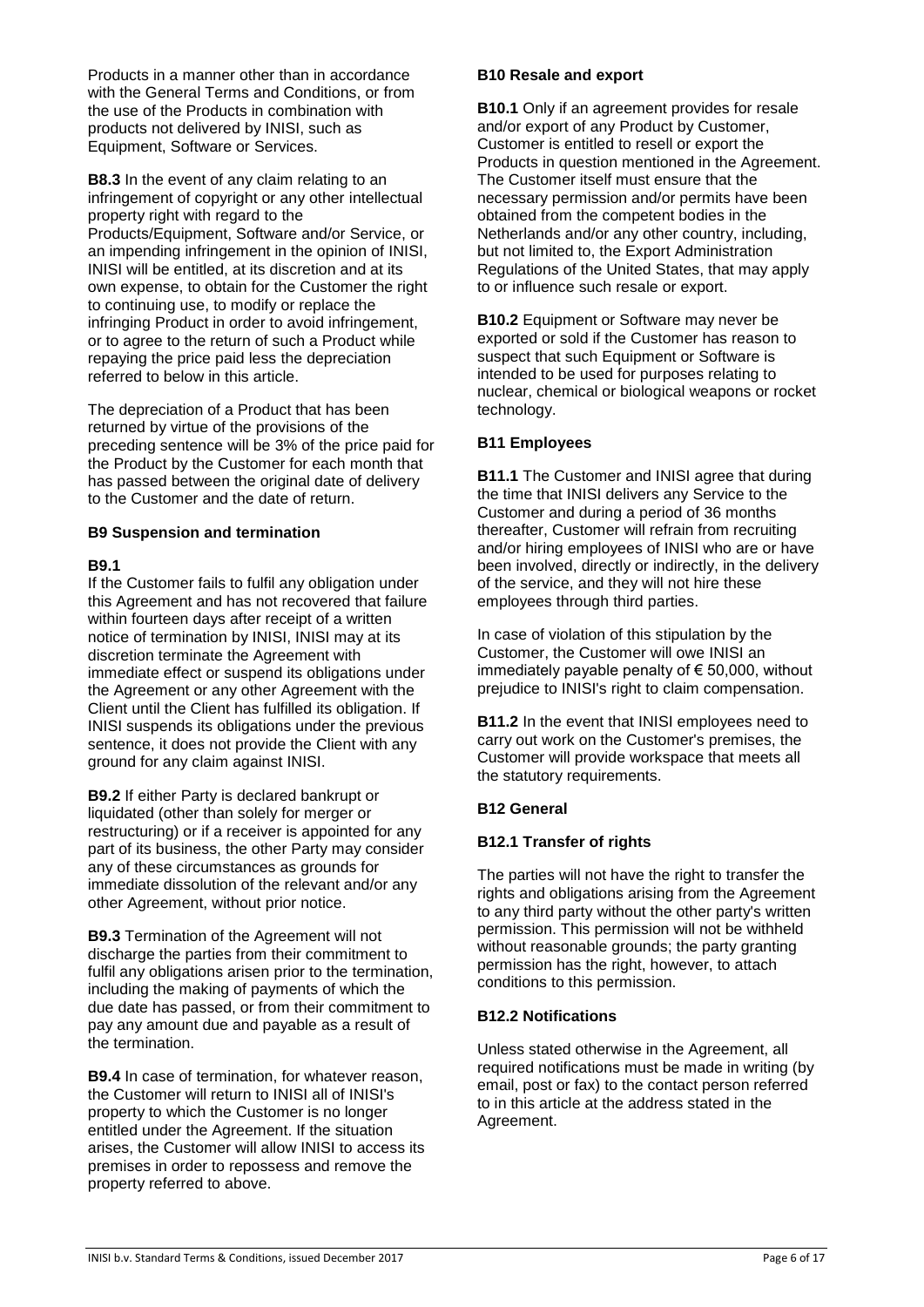## **B12.3 Deviations**

Deviations from the present Terms are deemed not to apply and a discharge for accountable shortcomings or failures shall not be deemed to have been granted, unless a consent or discharge has been given in writing and signed by the Party giving such consent or discharge.

# **B12.4 Force Majeure**

Neither party can be held liable for any nonperformance or delay in the compliance with its obligations under the Agreement due to circumstances beyond its reasonable control, including, but not limited to, not providing the necessary data, information or specifications in time (if and to the extent that the other party has undertaken to provide such data, information or specifications); changes to such provided data, information or specifications; bad weather conditions; fire; explosion; flood; strike; selective strikes; go-slow or other industrial disputes; accidents; riots or disturbances of public order; government acts and regulations; the impossibility of obtaining the necessary licence or permission; delays caused by suppliers or shortage of materials.

# **B12.7 Applicable law and disputes**

All agreements between INISI and Customer to which these terms apply are governed by Dutch law. Any disputes between the parties arising from the Agreement will be submitted to the competent court in the district of Rotterdam, even if the Customer is located abroad, unless INISI prefers the competent court at the Customer's location, in which case that court also has jurisdiction.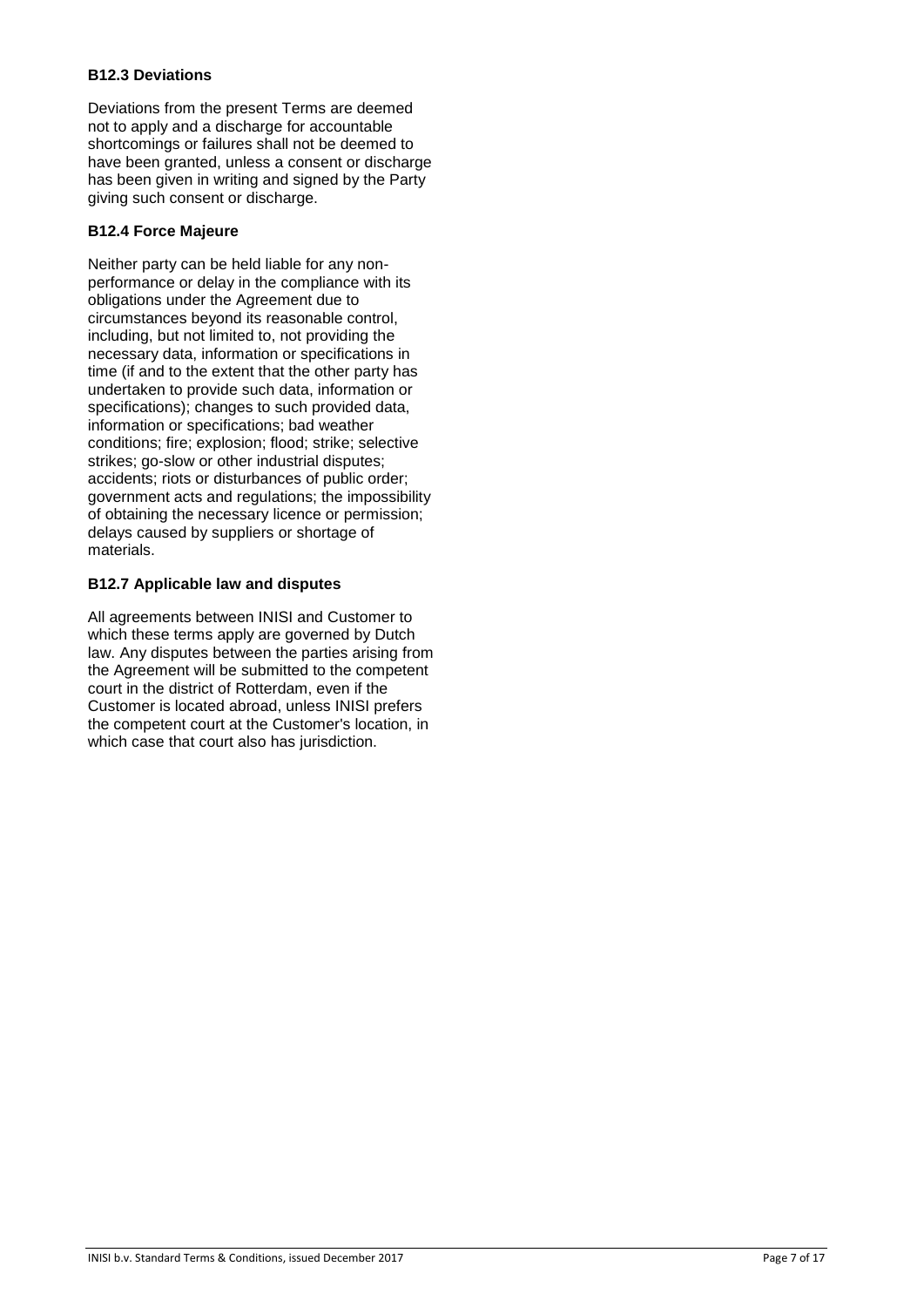## **C. Conditions of sale regarding Equipment**

If INISI sells Equipment to the Customer, the provisions of this Article, 'Conditions of sale regarding Equipment', will apply in addition to the General Conditions of these General Terms and **Conditions** 

# **C1 Purchase and sale**

**C1.1** Customer shall purchase from INISI and INISI shall sell to Customer the Equipment specified in the Order Confirmation in return for payment by Customer of the prices and charges stated therein and subject to the provisions made in these conditions.

**C1.2** The Equipment is described in further detail in the relevant Product specification(s). No other specification, description, publication or written or verbal undertaking forms part of the Agreement, or is deemed to be referred to in the Agreement, unless parties have explicitly agreed otherwise in writing. If the Equipment contains Software, the Conditions of sale regarding Software set out below under D will also apply to such Software and those conditions shall prevail in respect of the Software in the event of irreconcilability with the Conditions of Sale for Equipment.

# **C2 Costs and payments**

The prices and costs will be paid as set out in the Order Confirmation and in accordance with the aforementioned General Conditions.

# **C3 Delivery and installation**

## **C3.1 Delivery and risk**

The delivery to the Customer will be made to the address specified in the Order confirmation. The risk of loss of and damage to the Equipment will pass to the Customer on delivery.

## **C3.2 Delivery and installation dates**

INISI will endeavour to deliver and/or install the Equipment on or around the agreed date but will not be liable for any delays in delivery or installation.

### **C3.3 Arrangements to be made by the Customer**

If required, INISI will provide the Customer with the information necessary to enable the Customer to make the necessary arrangements in his/her premises for the delivery and/or installation of the Equipment.

The Customer will, at its expense and prior to the installation of the Equipment, arrange for the installation of all necessary connection points and cabling, carry out refurbishment work, if necessary, and obtain any required permits for the installation of the Equipment and its connection to the telecommunications system.

# **C3.4 Installation**

Unless otherwise agreed, INISI shall install the Equipment at the premises of Customer in return for payment by Customer of the prevailing installation charges of INISI, as specified in the Order Confirmation. Unless agreed otherwise, the installation will be carried out during INISI's normal working hours, which are from 8.30 a.m. to 5 p.m. on Monday to Friday, public holidays excepted. The date on which the Equipment has satisfactorily run the INISI standard test will be considered to be the installation date.

If the installation is not carried out by INISI, the Equipment will be deemed to be installed on the date of delivery of the Equipment to the Customer.

# **C4 Equipment guarantee**

**C4.1** INISI guarantees that the Equipment complies in all material respects with the provisions of the Product Specification.

**C4.2** Unless otherwise specified in the relevant Product Specification or in the Order Confirmation, INISI guarantees that if any defect in the material or manufacturing defect of any part of the Equipment is discovered within the warranty period of the Equipment, INISI will take care of such defect by repairing, replacing or adjusting the Equipment or part thereof, at its discretion, provided that no modifications have been made to the Equipment other than by INISI and that the Equipment has been maintained and operated in accordance with the supplier's regulations.

For the purposes of this article the term 'part of the Equipment' will not include any Software or firmware elements contained in the Equipment (other than physical components to which these elements are inextricably linked). Such Software and firmware elements will be subject to the guarantee provisions as laid down in the Conditions of sale regarding Software set out below.

**C4.3** Any guarantees relating to non-INISI Equipment are exclusively determined by the guarantee provisions of INISI's supplier. In so far as these guarantee provisions are not included in the delivery of the Equipment, they will be provided by INISI immediately on demand.

**C4.4** INISI does not guarantee an error-free and uninterrupted operation of the Equipment.

**C4.5** The above guarantees replace all other explicit or implicit guarantees, including the guarantee that the Equipment is suitable for a certain purpose.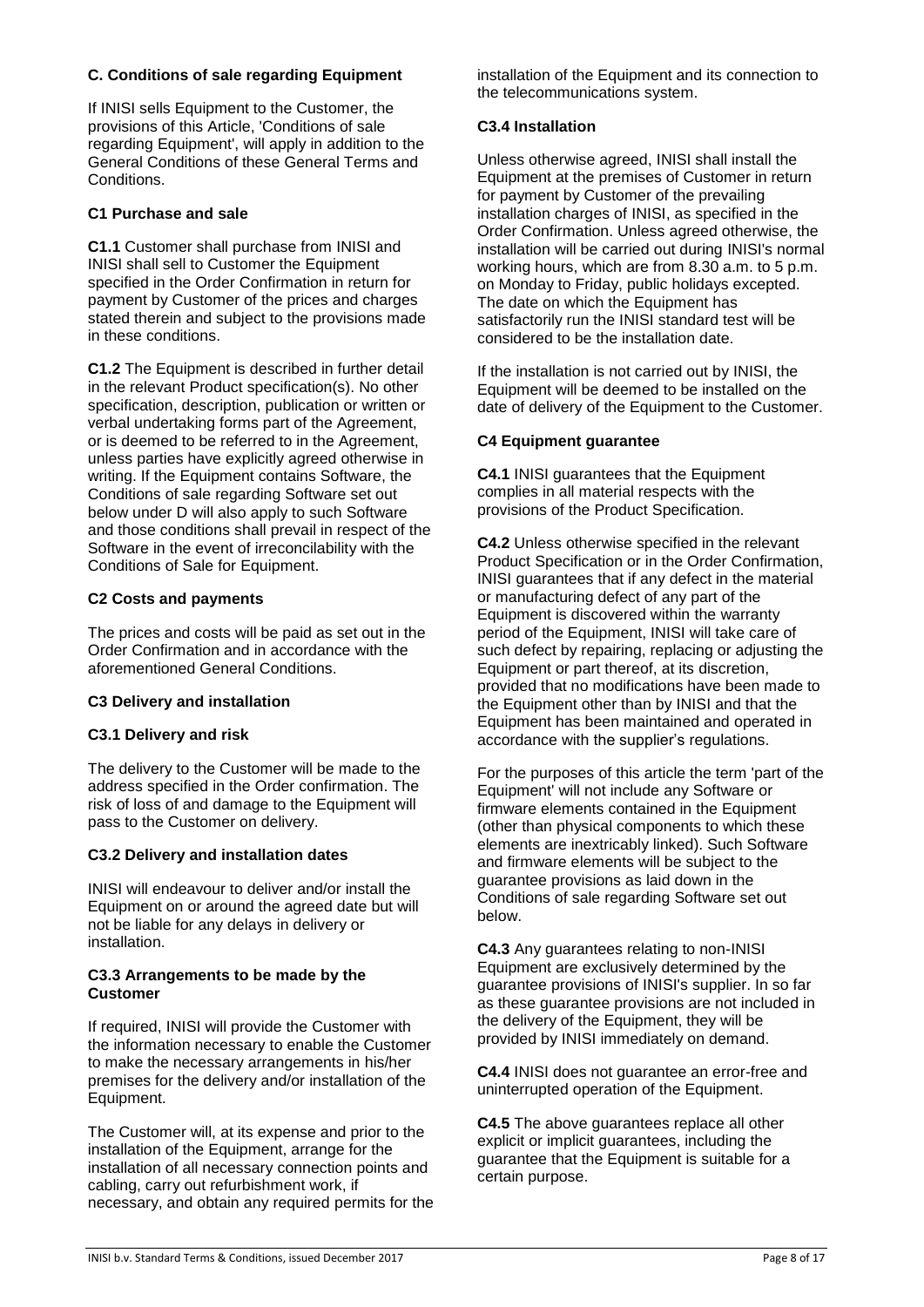**C4.6** The guarantee period for any upgrades, modifications or replacement part for the Equipment will commence on the date of delivery of the Equipment concerned.

**C4.7** Unless the Customer and INISI have agreed that the work under quarantee will be carried out at the Customer's location, this work will be carried out at an address to be specified by INISI. The Equipment must be returned by the Customer, at the Customer's risk and expense, in appropriate packaging and with a detailed description of the alleged defect. INISI will return the Equipment to the Customer at the expense and risk of the Customer. Any parts replaced during repair work will become INISI's property.

**C4.8** If the Customer concluded a full maintenance contract when purchasing the Equipment, which enters into force on the date of installation, the repair of defects as described above under C4.2 that occurred during the guarantee period will be carried out in accordance with the provisions of the Service Agreement concluded, without any additional costs.

**C4.9** INISI's liability for defects in the Equipment delivered is limited to the compliance with the guarantee obligations set out in this article (C4).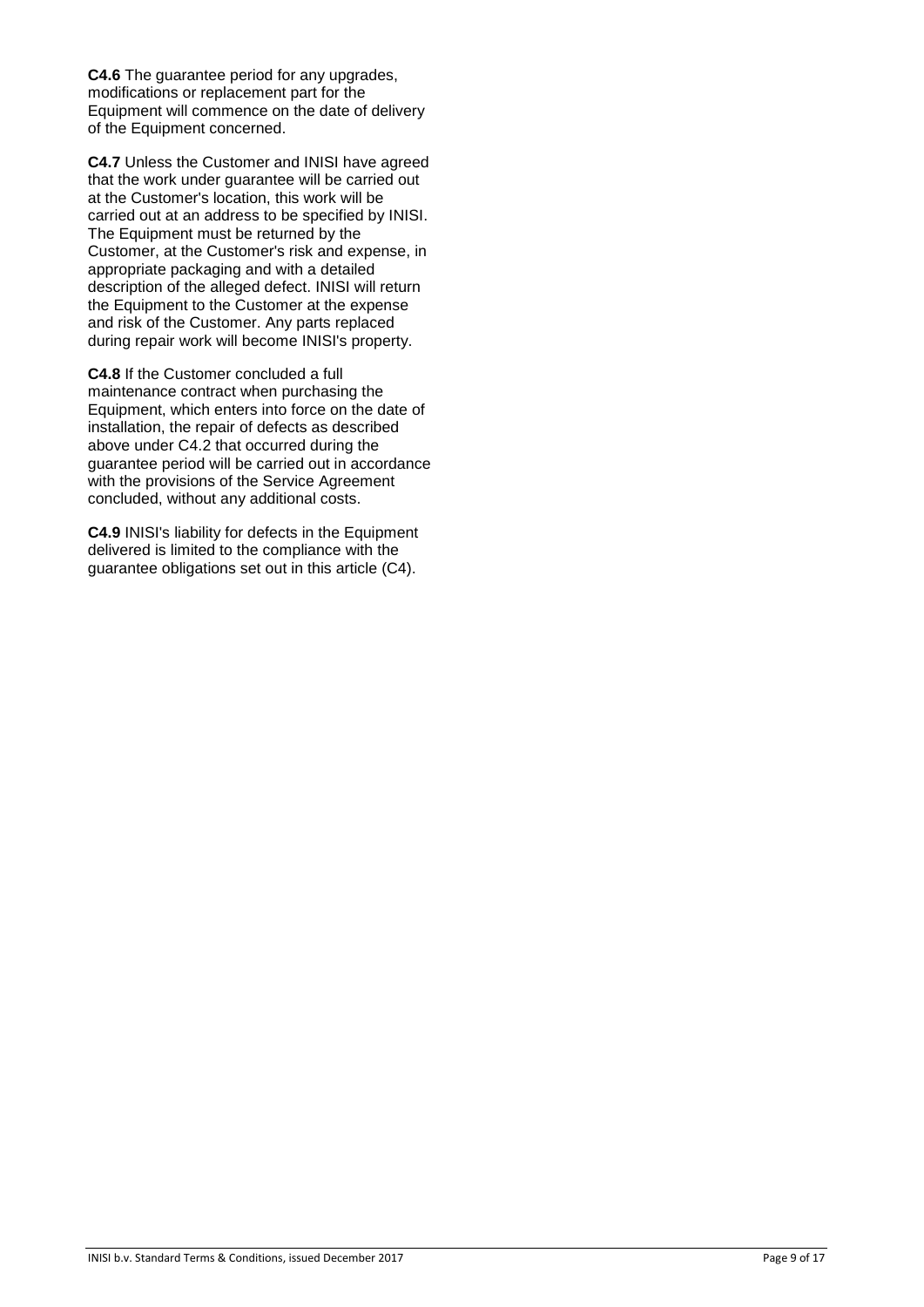### **D. Software License Terms**

**The Terms set out in this chapter "Software License Terms" are applicable, in addition to the General Terms and Conditions of these Standard Terms, if INISI sells or provides Software Licenses to the Customer.**

### **D1 Granting of licence**

**D1.1** Subject to payment by the Customer of any applicable licence fees as set out in the Order Confirmation and with due observance of the provisions in these Terms, INISI grants the Customer, exclusively for its own use, a nonexclusive, non-transferable licence to use the Software specified in the Order Confirmation for the purposes and number of users as specified in the Order Confirmation and/or in the relevant Product Specification, with due observance of any restrictions stated. The only Equipment to be used for the Software is the Equipment as specified by INISI. Any other use is not permitted, unless with the prior written consent of INISI. INISI may attach further conditions to such consent.

**D1.2** The Software is described in further detail in the relevant Product specification. Unless explicitly agreed otherwise in writing, no other specification, description, publication, promise – whether made in writing or orally – forms part of the Agreement or is deemed to be referred to in the Agreement.

### **D2 Delivery and installation of Software**

**D2.1** INISI will deliver the Software to the Customer on the agreed data carrier in terms of type and format and install the Software at the Customer's premises in so far as installation by INISI has been agreed in writing. INISI will endeavour to bring about the delivery of the Software and any applicable documentation at the agreed time, but accepts no liability for any delay in the delivery.

**D2.2** The Customer is allowed to make a backup copy, if this is necessary for the purposed use of the Software. Client will not produce any other copies of the Software than is permitted by him in accordance with the provisions of this article. On all copies of the Software, the Client will accept the INISI copyright and any other proprietary notices.

**D2.3** If an acceptance test of the installation of the Software has been agreed by the parties, the provisions of Article F3 will apply by analogy.

**D2.4** If no acceptance test has been agreed by the parties, the Customer will accept the Software in the condition it is in at the time of delivery, without prejudice to INISI's obligations arising from the guarantee provisions under D5.

#### **D3 Licence fee**

**D3.1** The Software licence fee as set out in the Order Confirmation will be payable by the Customer from the commencement date as referred to in Article D9.1 and must be paid in advance.

**D3.2** INISI shall have the right to increase the periodic licence fees from time to time. If INISI wishes to exercise this right, it shall inform Customer by notification in writing of the increase in good time before the starting date of the new licence fee.

### **D4 Documentation**

With the Software INISI will provide a copy of the standard user documentation. This documentation serves as a support tool for the use of the Software and may not be copied by the Customer without INISI's written consent.

### **D5 Software guarantee**

**D5.1** INISI guarantees that the Software complies in all material respects with the provisions of the Product Specifications.

**D5.2** Unless agreed otherwise in writing, INISI guarantees, if within three months of delivery or installation of the Software it becomes evident that the Software contains a reproducible intrinsic defect and the Software has been used with the Designated Equipment and in the correct manner, unless stated otherwise, that it will do everything it can reasonably be required to do in order to resolve the defect by means of error correction or preventive action. INISI does not guarantee an uninterrupted and error-free operation of the Software, nor does it guarantee that all defects can be resolved by means of error correction or preventive action. Restoration of corrupted or lost data is not included in the guarantee.

If the Software is modified by or on behalf of the Customer without INISI's written permission, INISI's guarantee obligation will cease to apply.

**D5.3** The above guarantees replace all other explicit or implicit guarantees, including the guarantee that the Software is suitable for a certain purpose.

**D5.4** INISI's liability for defects in the Software is limited to the compliance with the guarantee obligations set out in this article (D5).

#### **D6 Program support**

**D6.1** In addition to the provisions in this respect included in Article D5, INISI will provide service for the Software in so far as the Customer has concluded a service contract to that effect and provided that the Customer accepts and implements all maintenance releases or new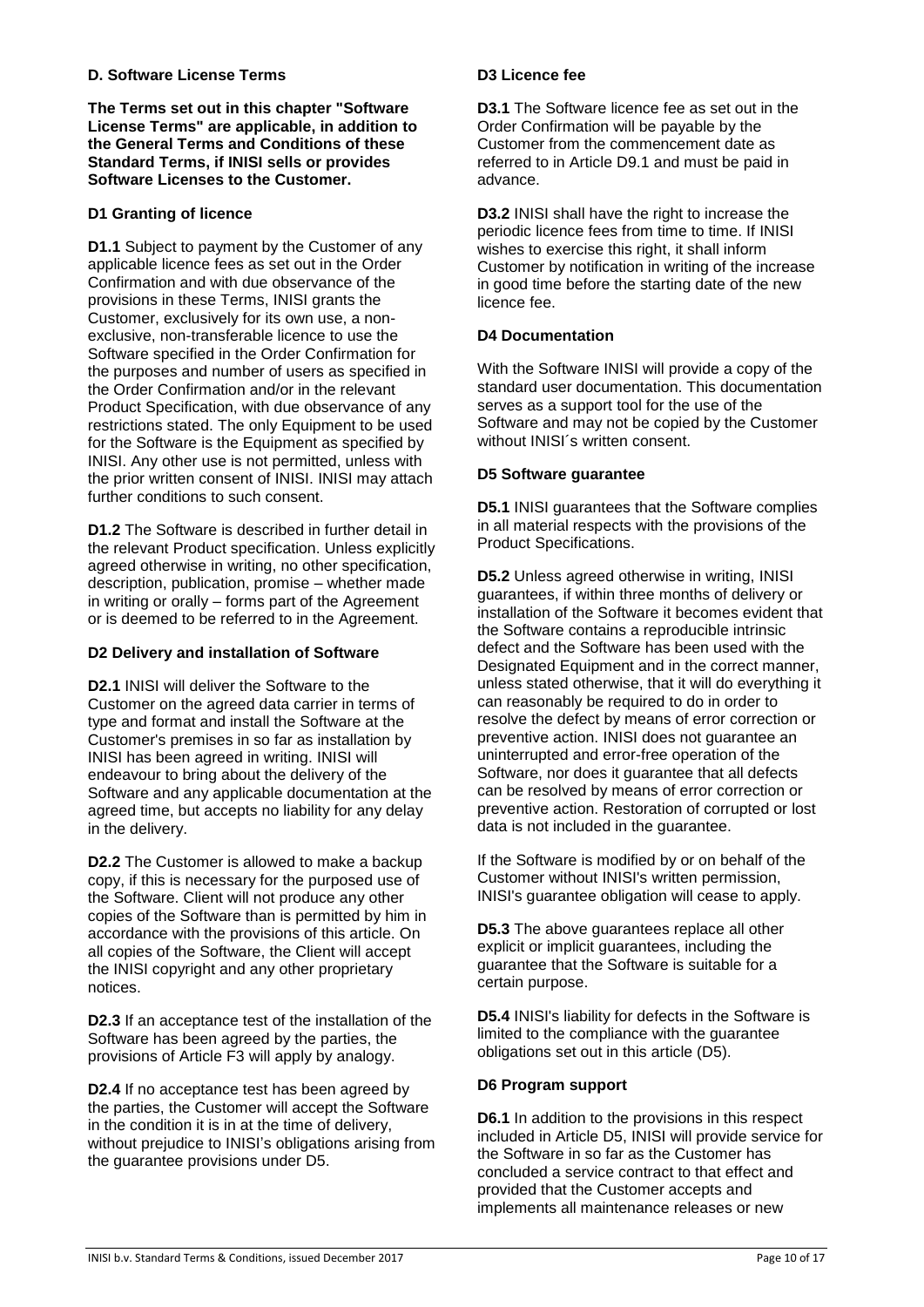releases as instructed by INISI, unless otherwise agreed in writing.

**D6.2** In the event that the Customer does not enter into a service contract with INISI as referred to in Article D6.1 or if such contract is terminated, INISI will provide the Customer, at its written request, with program support, in so far as INISI will have the required knowledge at the time, at the applicable rates based on the number of hours of labour and materials used.

**D6.3** Should a modification or addition to the Software carried out by INISI result in an increase of INISI's support obligation, INISI will be entitled to terminate a previously agreed Service Contract as specified in E5.2, while offering another form of service provision at the same time.

## **D7 Third-party software**

Certain Software licensed by INISI may be licensed to INISI by third parties. Such Software is either subject to the licence conditions delivered with the Software or to the conditions of a thirdparty end user licence. The conditions referred to in the previous sentence will take precedence over the INISI conditions and will apply to the use of the Software by the Customer, including the guarantee provisions and limitations of liability included in these conditions.

# **D8 Confidentiality**

The Customer guarantees that the Software will only be used in accordance with the licence conditions and that they will not provide any information relating to the Software to third parties or make the Software or any part thereof available to third parties, unless this is done under the assurance of confidentiality and exclusively for the use with the Designated Equipment and after INISI's prior written consent. In the event of unauthorized use of the Software by the Customer, the Customer will owe INISI, without prejudice to any other rights and remedies available to INISI, an immediately payable amount equal to the fee such unauthorized user would have owed INISI in the case of authorized use.

## **D9 Commencement date; termination**

**D9.1** The date on which the parties have agreed on this, failing which, the date of delivery, will be considered to be the commencement date of each Software Licence granted.

**D9.2** Customer may terminate a Software licence for the Software subject to notice of at least three months. Termination shall be made known by registered letter. Termination shall not impose on INISI any obligation to refund any licence fees paid in advance.

**D9.3** Only if the Customer does not comply with one or more licence conditions may INISI

terminate the licence relating to the Software. Termination of a licence due to an attributable shortcoming on the part of the Customer will take place without prejudice to all of INISI´s rights to compensation as well as any other rights and remedies available to INISI.

**D9.4** Within five days of the termination of a Software Licence the Customer will destroy or return the Software concerned, including any copies, documentation and parts, modified and combined software included, and subsequently notify INISI in writing that these steps have been taken. Termination will not discharge the Customer from its commitment to fulfil any obligations arisen prior to the date of termination.

# **D10 Reporting on the use of the licence**

In certain cases, at INISI's request, the Customer will confirm in writing that the use of the Software is in accordance with the conditions of the Software Licence. After having received a request by INISI to that effect in good time, the Customer will grant INISI permission to perform an audit, to which end the Customer will inform INISI of the location(s) where the Software is used.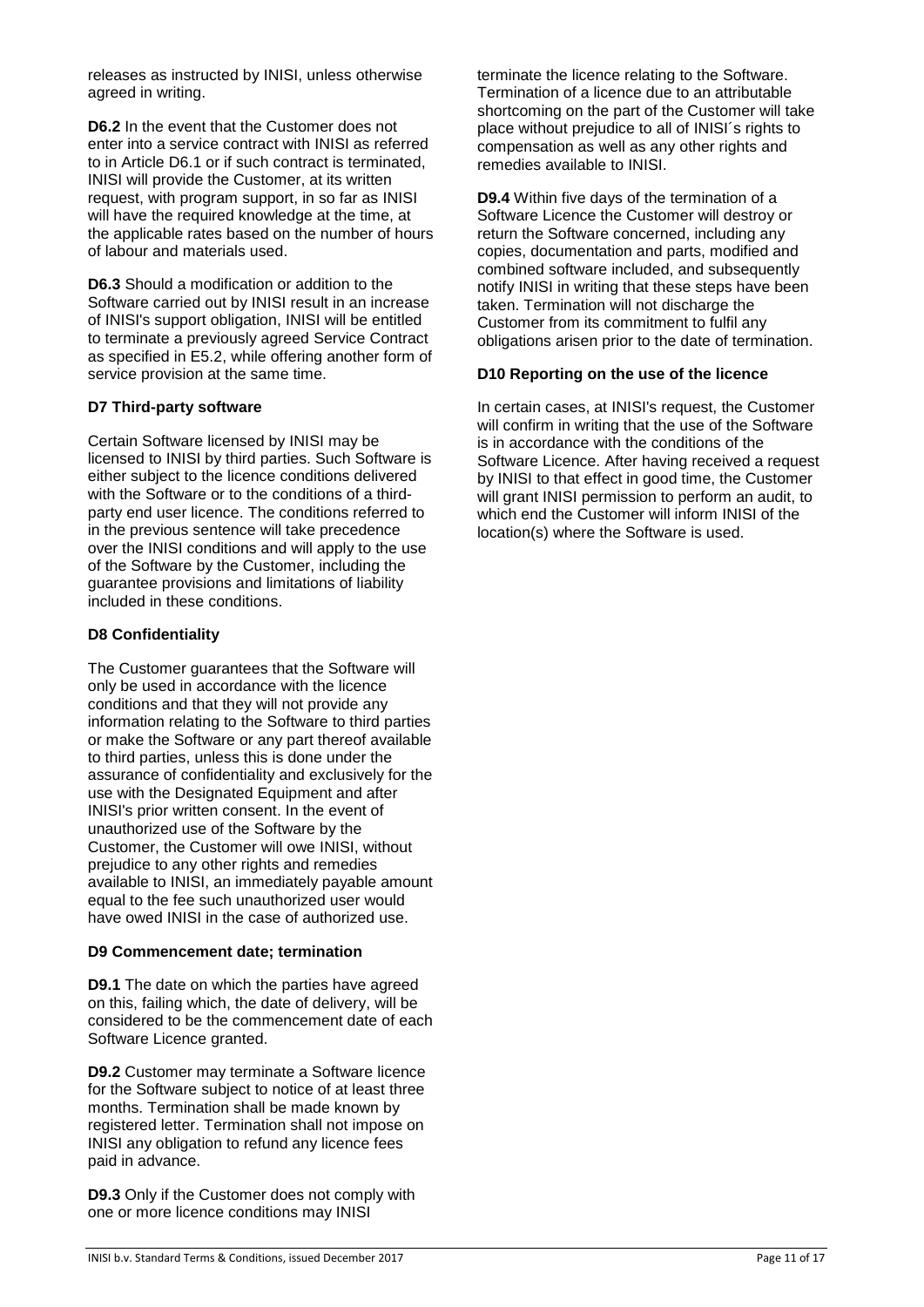## **E. Terms of Service**

**The Terms set out in this chapter "Terms of Service" are applicable, in addition to the General Terms and Conditions of these Standard Terms, if INISI sells or provides Services to the Customer.**

# **E1 Service**

**E1.1** INISI shall provide Service to Customer and Customer shall accept such Service in return for payment by Customer of the Service charges stated in the Order Confirmation.

E1.2 The Service is specified in the relevant Product Specification(s). Unless explicitly agreed otherwise in writing, no other specification, description, publication, promise – whether made in writing or orally – forms part of the Agreement or is deemed to be referred to in the Agreement.

**E1.3** The Service does not include the performance of the work required for the correction of any form of design flaws.

**E1.4** Unless agreed otherwise between the parties in writing, the service will be provided by INISI during INISI's normal working hours, which are from 8.30 a.m. to 5 p.m. on Monday to Friday, public holidays excepted. Service provided outside of normal working hours will be charged in accordance with the special rates applied by INISI at that time.

# **E2 Scope of the Service**

**E2.1** Unless agreed otherwise in writing with INISI, the Service does not include repairs, replacements, modifications, error corrections or more working hours than normally required as a result of:

- a) incorrect installation, unless the installation was carried out by INISI;
- b) non-compliance by the Customer with the regulations specified by INISI relating to the use, operation and location;
- c) improper and/or careless use;
- d) misuse; negligence; accidents;
- e) modifications, changes or additions carried out by parties other than INISI;
- f) the use of Equipment, Software, consumables or accessories not delivered by INISI and in the opinion of INISI not suitable for use with the Products concerned;
- g) a lightning strike or other external contingencies;
- h) failure of electricity supply;
- i) telecommunications network failures;
- j) Service not provided by INISI or third parties on behalf of INISI.

**E2.2** INISI will supply the replacement parts required within the scope of the Service; these may be new or reconditioned parts or

reassembled parts that are functionally equivalent to new parts. Unless otherwise agreed, any parts replaced during repair work will become INISI's property.

**E2.3** If replacement or repair is normally carried out by removal of the relevant Equipment or part thereof from the Customer's premises by INISI and the Customer refuses this, INISI will be entitled to pass on any additional costs to the Customer and INISI will not accept any liability for any resulting delays or for remaining in default with regard to the service provision.

**E2.4** In the event that the Order Confirmation states that 'return for repair' or 'carry in' are applicable to Service concerning the Equipment, the Service will be provided in INISI's workshops and the Customer will, at its expense, deliver the Equipment or have it delivered, properly packaged and with a description of the alleged defect, at INISI's workshop. INISI will return the Equipment at the expense of the Customer. The risk of loss of and damage to the Equipment during transport will be borne by the Customer.

## **E3 Specialist service**

**E3.1** If the Service comprises implementation, training, support, advice and other specialist services:

- a) INISI will appoint employees with the required expertise and experience to provide such Service;
- b) the Customer will assign employees with expert knowledge of the matter and make any required resources available to INISI together with any information and facilities INISI may reasonably require to support its Service provision;
- c) the Customer will perform the necessary preparations and duties as described in the Order Confirmation or the relevant Product Specification(s);
- d) INISI will be entitled to charge extra costs in case of expansion or modification of or delay in the service provision other than as a result of negligence on the part of INISI or noncompliance by INISI with any obligation arising from the Agreement;
- e) any extra costs incurred by INISI employees, including, but not limited to, travel, accommodation and meal expenses, will be charged to the Customer as additional costs;
- f) INISI will be deemed to have provided the Service concerned as soon as the criteria for completion as stated in the Order Confirmation or, if applicable, in the Product Specification(s) have been met or, if the Service is provided on the basis of man hours spent and/or materials delivered, the agreed number of man hours have been spent and/or materials delivered.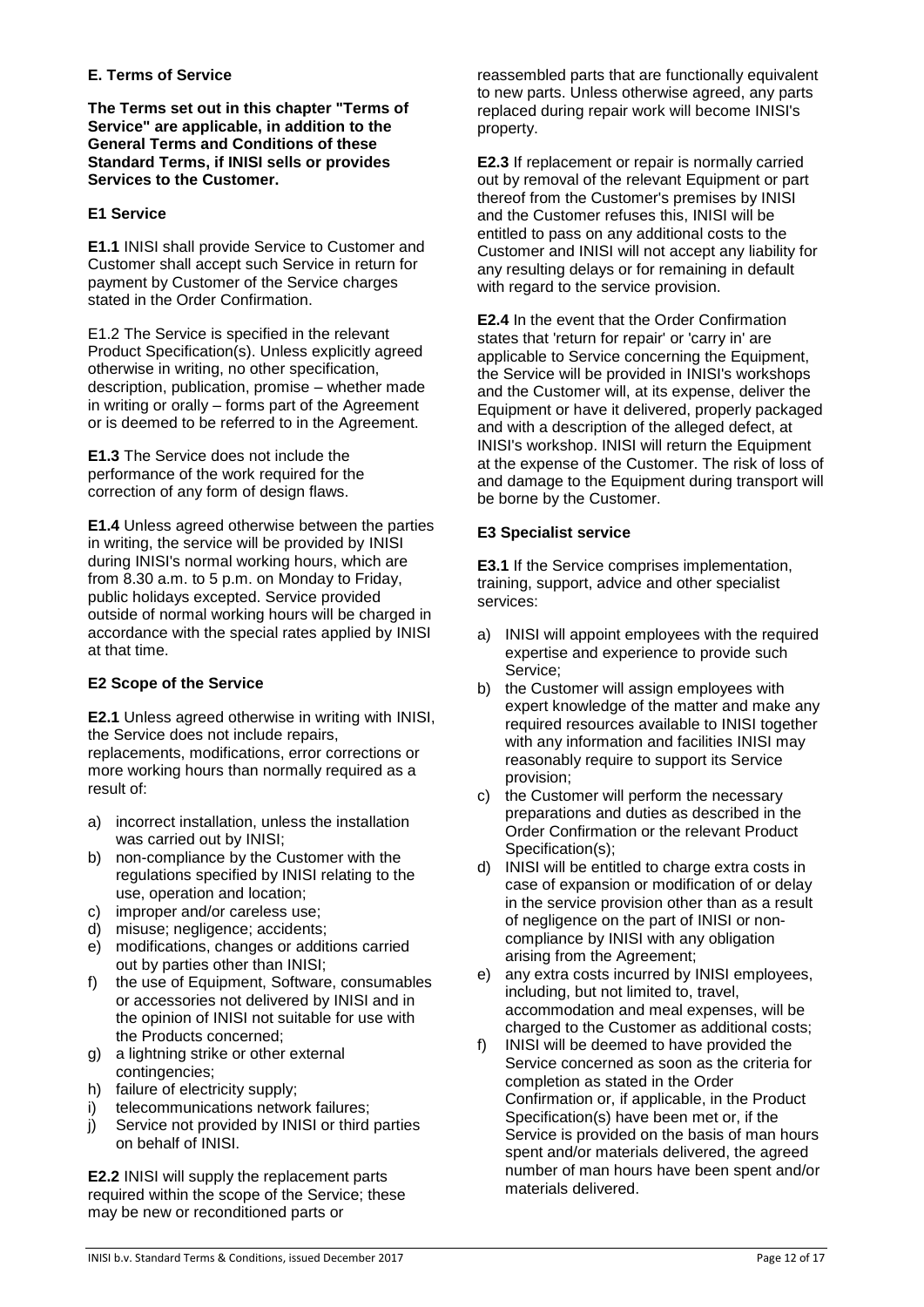**E3.2** A licence for the use of any program or material delivered by INISI based on the Service in question in accordance with the provisions above in Article D1 will be deemed to have been granted to the Customer as soon as INISI has received full payment of the applicable price or cost as specified in the Order Confirmation and in these Terms and Conditions. The Customer is not entitled to grant any sublicense or to make available any such program or material to any third party for use or maintenance purposes or any other purposes.

The Customer is not granted a license with regard to diagnostic material. On diagnostic material, the above General Terms and Conditions apply.

# **E4 Performance**

In the provision of the Service INISI will exercise the care and skill reasonably to be expected of it.

## **E5 Commencement and termination**

**E5.1** The commencement date of the Service relating to the Equipment is the date of installation or, in the case of previously installed Equipment, the commencement date stated in the Order Confirmation. If the parties have agreed that the Service will be provided for an indefinite period of time, either party will have the right to terminate the service provision with due observance of a notice period of at least three (3) months.

If a minimum term or a fixed term of Service provision has been agreed, the service provision may be terminated taking effect from the end of such minimum term or fixed term or at any time thereafter, also with due observance of a notice period of at least three (3) months.

**E5.2** The commencement date of the Service relating to the Software is the date of delivery or, if applicable, the date of acceptance or, in the case of previously delivered Software, the commencement date stated in the Order Confirmation. The Service will be provided for an indefinite period of time. The service provision may be terminated by either party exclusively taking effect from the end of any contract year with due observance of a notice period of at least three (3) months.

**E5.3** Notice of any termination must be given in writing. This does not affect the right to terminate granted to the parties elsewhere in the General Terms and Conditions.

## **E6 Service costs**

**E6.1** INISI is entitled to adjust the fee for the provision of the Services from time to time based on the price index for Commercial Services ('Commerciële Dienstverlening, DPI'), as published by Centraal Bureau voor de Statistiek (CBS).

If INISI wishes to exercise this right, it must inform the Customer of such increase in writing and in good time before the commencement date of the increased price.

**E6.2** If INISI carries out maintenance to the Equipment at a time more than three years after the installation date of the Equipment, INISI reserves the right to increase the relevant service costs as from the time referred to above.

**E6.3** If INISI carries out maintenance to Equipment of which the useful life has expired in INISI's reasonable opinion, the costs relating to this maintenance will be payable by the Customer, provided that INISI informs the Customer of this in advance and the Customer does not object to these charges. The useful life will in any case be deemed to have expired if as a result of the age of the Equipment or parts thereof the costs incurred by INISI in all reasonableness no longer justify the provision of maintenance. If INISI proves that the useful life of the Equipment has expired, either party will be entitled to terminate the Agreement early, with due observance of a notice period of one (1) month.

**E6.4** The costs of parts, components, media, consumables and other deliveries and any travel and accommodation expenses must be paid separately by the Customer, if and to the extent that they have not been explicitly included in the Service costs.

# **E7 Customer's obligations**

In the context of the Services to be provided by INISI under the Agreement, the Customer will:

- a) grant INISI full and free access to all relevant information, Equipment and Software;
- b) ensure that INISI employees are assisted by expert employees of the Customer who are familiar with the Customer's Products;
- c) provide INISI with suitable parking place, workspace and facilities, free of charge, and with safe storage space for the service equipment, spare parts and manuals;
- d) keep the most recent versions of the Software as used by the Customer available for INISI;
- e) agree to and/or take care of temporary disconnection of any equipment and/or software not delivered by INISI and/or not maintained by INISI, should this be necessary in the reasonable opinion of INISI to make a diagnosis and to detect any defects;
- f) if requested by INISI, set out clearly how the Equipment and Software are used and provide INISI with this information when so requested by it;
- g) at its own expense provide INISI with the telecommunications facilities and other facilities which INISI may reasonably require for diagnostic and test purposes.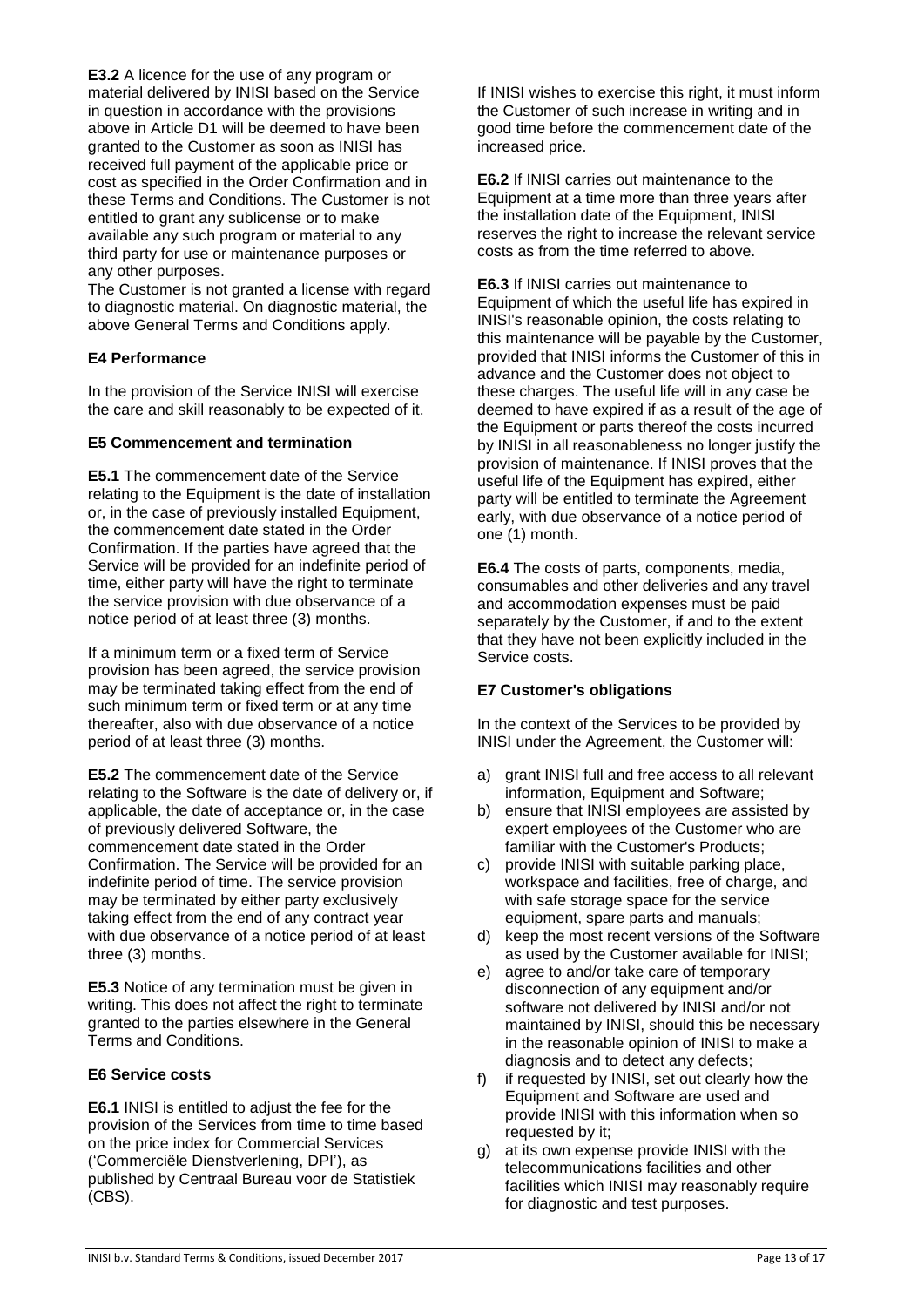## **E8 Privacy and Security**

- a) Personal data to be processed by INISI in the execution of the Service, are subject to the Data Protection Act (Wet bescherming persoonsgegevens, Wbp) or General Data Protection Regulation (GDPR), which in accordance with the terminology of that law, the Customer is regarded as the "controller" and INISI as the "processor".
- b) If and to the extent that, in the execution of the Service, personal data is processed, the Processor Agreement (see Article E9) also applies, unless the Customer wishes to conclude a specific (Sub) Processor Agreement, in which case the Customer shall ensure that a (Sub) Processor Agreement is concluded at or immediately after concluding the Agreement. This (Sub) Processor Agreement will be attached to the Agreement as Annex.
- c) INISI complies with the requirements of ISO 27001 and NEN7510. In order to continue to meet these requirements, it is required that the Customer performs a risk assessment on (the processing of) personal data. The requirements and results that emerge from this risk analysis should be applied under the (Sub) Processor Agreement. In this way INISI can ensure an appropriate level of security. If, following the risk analysis, new or additional requirements emerge, they should again be conveyed to INISI as part of the (Sub) Processing Agreement.
- d) The Customer guarantees that it will implement the required risk analysis and the resulting requirements and results are imposed on INISI by means of a (sub)processing contract. The requirements referred to in this article shall be imposed only to the extent that can reasonably be expected from INISI, and can be regarded as appropriate technical and organizational measures within the context of the Data Protection Act (Wet bescherming persoonsgegevens, Wbp) or General Data Protection Regulation (GDPR).

The Customer guarantees that the content, the use of and instruction for the processing of personal data is not unlawful and does not infringe any rights of third parties, and that there is compliance with all disclosure requirements and the authorization requirements set out in the Data Protection Act (Wet bescherming persoonsgegevens, Wbp), the General Data Protection Regulation (GDPR), the Telecommunications Act and other laws and regulations in this regard. The Customer indemnifies INISI against all claims and fully compensates INISI with respect to claims referring to this.

# **E9 Processor Agreement**

If, and in so far as INISI is responsible for the processing of its personal data on behalf of the Customer, the following Processor Agreement is part of the Agreement. INISI acts as "Processor" or "Sub Processor" and the Customer as "Responsible".

- a) This Processor Agreement will not enter into force earlier than the date of entry into force of the Agreement and will be in force during the term of the Agreement. If the Agreement ends, the Processor Agreement also terminates.
- b) The information entrusted to INISI is the Customer's ownership and is only processed and stored in the manner and location indicated by the Customer and for the sole purpose specified by the Customer.
- c) INISI, on the designation of the Customer, carries an appropriate level of security if the data is processed on systems administered by INISI; The costs for the specific security measures that are taken for the Customer shall be borne by the Customer.
- d) INISI employees adhere to the code of conduct as stipulated in the INISI integrity declaration, which includes a confidentiality statement.
- e) INISI shall in no case transfer personal data of the Customer to third parties unless the Customer explicitly instructs INISI or when INISI is or becomes legally obliged to do so.
- f) If and as soon as INISI is aware that the personal data processed by INISI may inadvertently fall into the hands of unauthorized third parties ("data breach"), INISI shall report this to the Customer as soon as possible. The Customer must then take appropriate actions, including reporting the data breach to the relevant authorities if required.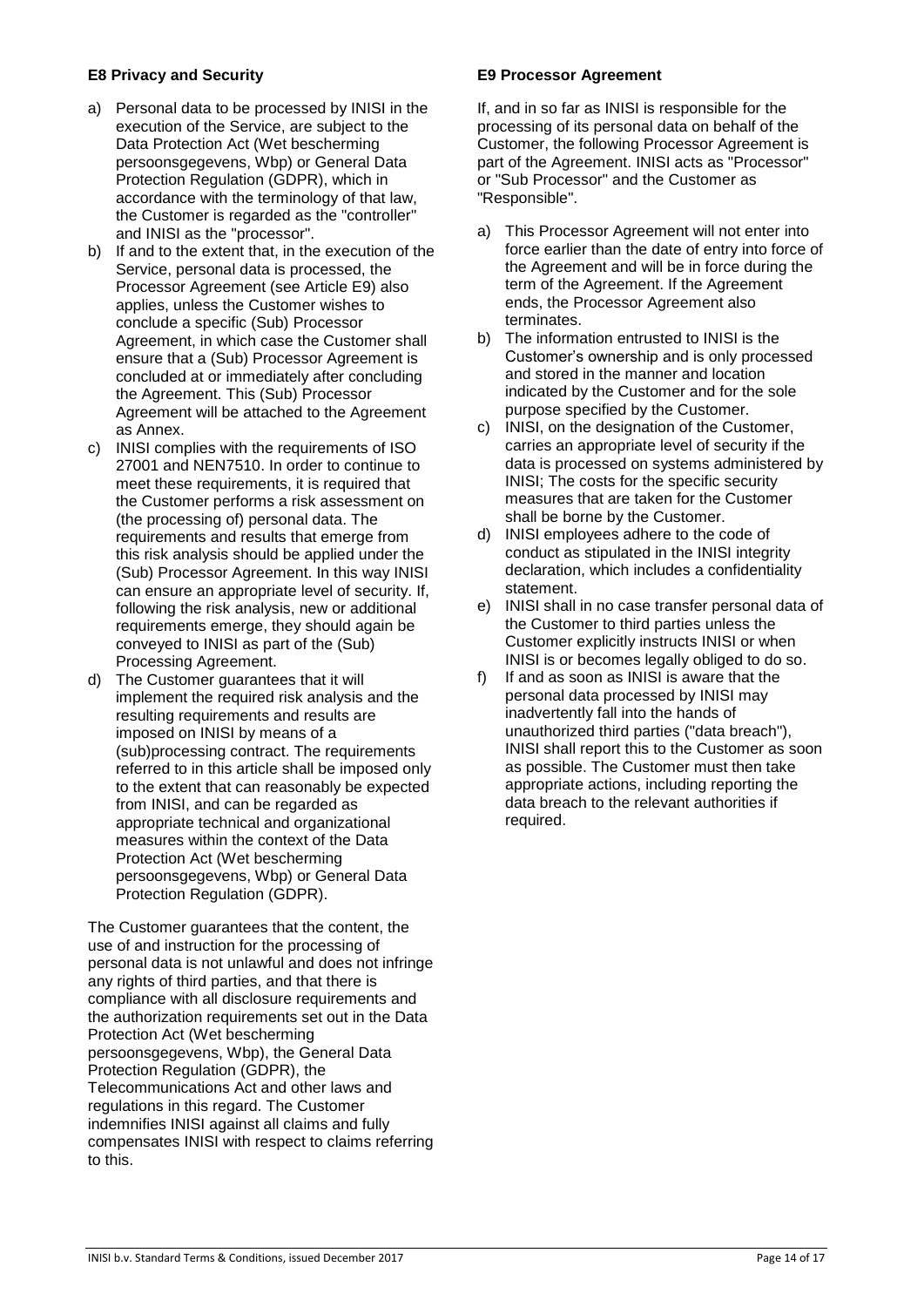### **F. Development of Customized Software**

**The terms set out in this chapter "Development of customized software", are applicable in addition to the General Terms and Conditions of these Standard Terms, if INISI develops Customized Software for the Customer.**

### **F1 Development**

The Software to be developed and the manner in which it will be developed will be specified in the Customized Software Order Confirmation. INISI will develop the Customized Software with due care on the basis of the data provided by the Customer; the Customer will vouch for the accuracy, completeness and consistency of this data.

### **F2 Prices and costs**

**F2.1** With respect to the development of the Customized Software INISI distinguishes the following types of prices:

- a) Fixed prices: these are prices that are not subject to change for the provision of the services as specified in the Order Confirmation, with the exception of the provisions of the General Conditions, and that are independent of the costs actually incurred by INISI.
- b) Indicated prices: these are prices that may be reviewed as a result of the costs actually to be incurred by INISI.
- c) Subsequent calculation: the Customer will pay INISI for all man hours and computer time spent and materials delivered.

**F2.2** The prices referred to under F2.1b and F2.1c are the current prices on the dates specified. INISI is entitled to increase the prices from time to time, of which the Customer will be notified before the commencement date of the adjusted prices.

**F2.3** Unless stated otherwise in the Order Confirmation, the prices apply to the development of the Customized Software at the Customer's office, at one of INISI's offices or at another agreed place on working days during INISI's normal working hours. The standard prices include travel time up to a maximum of 1 hour a day and a kilometre allowance up to a maximum of 80 km a day, based on full working days, without any interim moves during normal working hours. If, at the request of the Customer, work is to be performed at the Customer's office for a short period of time, the working hours and the travel time, with a minimum of four hours a day and a maximum of a full working day and with due observance of the provisions relating to travel time and travel distance, will be charged at the then current hourly rates.

If the parties agree that work is to be performed outside of INISI's normal working hours, the Customer will owe INISI a fee in accordance with the relevant INISI rates applicable at that time.

**F2.4** Additional travel time and travel expenses as well as any accommodation expenses reasonably incurred by INISI for the performance of the Agreement will be paid by the Customer to INISI in accordance with the then current hourly rates of INISI, in so far as applicable.

**F2.5** Unless agreed otherwise by the parties, the prices do not include any costs for data carriers, printing paper and other materials, or the costs for computer time, etc.

**F2.6** The Customer will owe the agreed price(s) as stated in the provisions of Article B2. If no payment dates are stated, INISI will charge the Customer at the end of each month such part of the price(s) as relevant to the services provided in that month.

### **F3 Acceptance**

**F3.1** Each specification or other document produced by INISI as part of the Service that requires the Customer's approval, will be approved by the Customer in writing or returned with the Customer's comments within fourteen days of receipt. Written detailed questions that require an answer in connection with the progress of the work will be answered by the Customer in writing within three working days.

If the Customer fails to comply with this requirement, the scheduled delivery date(s) for any part of the Customized Software will be postponed for a period at least equal to the duration of the delay or, in case of final acceptance, the Customized Software will be deemed to have been accepted in its entirety.

**F3.2** The delivery of the Software will immediately be followed by an acceptance test, to be designed and carried out in accordance with a project plan to be agreed by the parties.

The duration of the acceptance period is specified in a project plan. During the acceptance period, the Customer presents a detailed report (test report) describing the tests and related results. This report specifies the incorrectly functioning parts, refers to the relevant parts of the specification in question and generally contains sufficient details to correct the defects. Assistance will be granted by INISI at Customer's request.

**F3.3** The acceptance test consists of conducting a collection of test cases compiled by the Customer and made available to INISI at least four weeks before the Software is submitted for acceptance and afterwards remained substantively unchanged, with the exception of correction of defects found.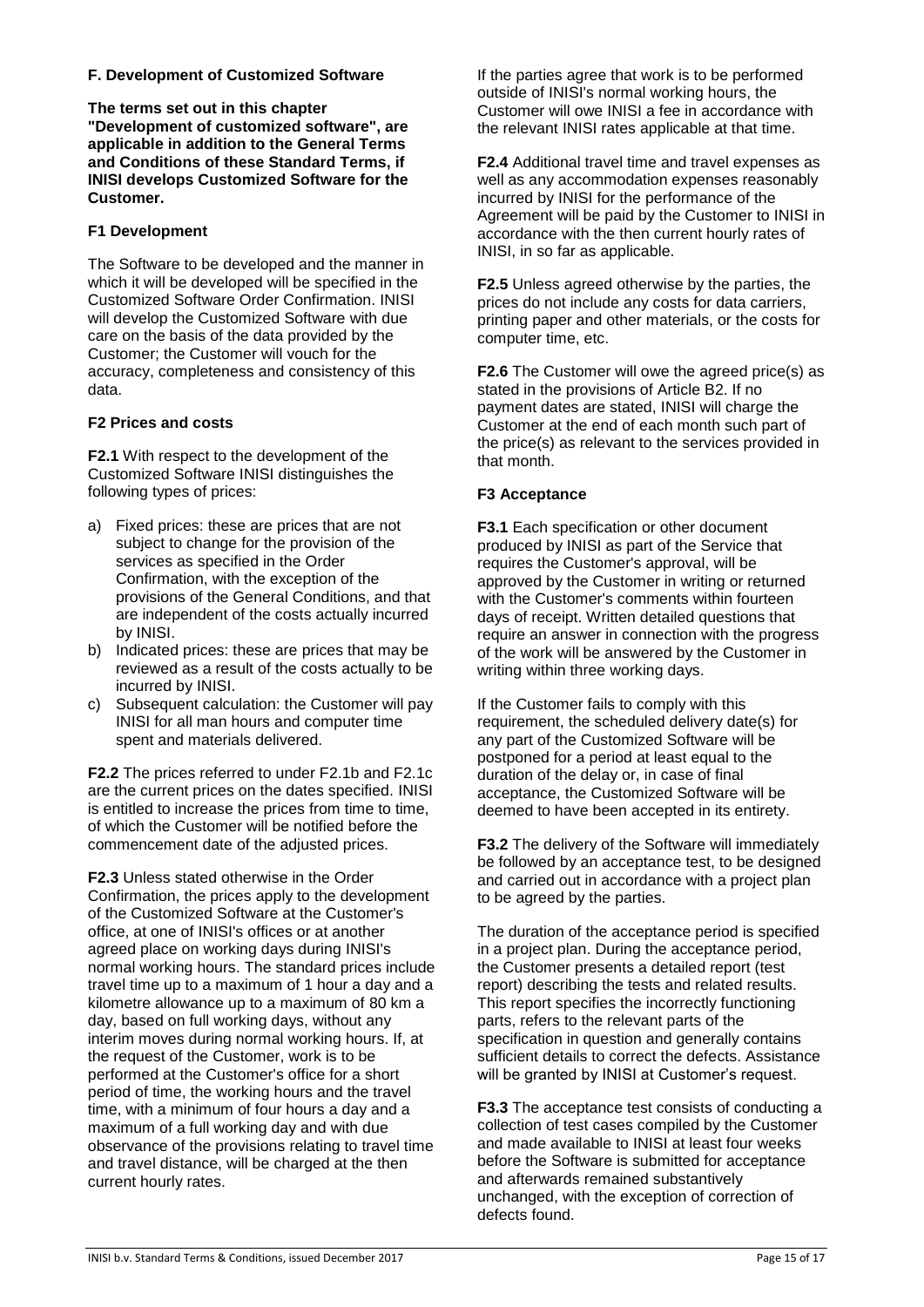**F3.4** If the defects found in the acceptance test do not prevent the Software from functioning properly, or the defects are of minor importance, the Customer is not entitled to interrupt the acceptance test. Such defects cannot prevent acceptance.

**F3.5** The acceptance is made by means of a written notice of acceptance by the Customer, respectively, in the ways specified in F3.8 and F3.9, after which INISI has fulfilled its obligations to the Customer under this Agreement, except with respect to its obligations as hereinafter referred to as "warranty".

**F3.6** As acceptance criteria will serve only that the tests yield results in accordance with the relevant specifications, with deviating test input being identified by appropriate error messages.

**F3.7** However, if during the acceptance test, one or more defects in the Software prevent the progress or completion of the acceptance test, after the Customer has notified INISI of this in writing, the acceptance test will be interrupted until INISI has repaired these defects, after which INISI will also inform the Client in writing, and in consequence the acceptance test will be resumed immediately. The period between the occurrence of the impediment and the elimination of this is deemed to fall outside the acceptance test period of two weeks.

**F3.8** If INISI has received no notice of acceptance or no notice of interruption of the acceptance test within three calendar days after the end of the acceptance period, the Customized Software will be deemed to have been accepted by the Customer. The Customized Software is also deemed to be tacitly accepted if the Customer is effectively using the Customized Software in production.

**F3.9** If, as a result of circumstances due to the Client, the acceptance test (s) cannot be executed in a timely manner, acceptance (of each part) of the service will be deemed to have taken place on the date on which INISI by its own means has determined proper functioning of the Service.

F3.10 Upon receipt of the test report referred to in F3.2, INISI will repair any defects specified therein as soon as possible and at no additional cost to the Customer, provided that these defects relate to the agreed specifications of the Software.

In order to verify that these defects have indeed been restored, the same test run, in which the respective defects were identified by the Customer will be repeated within three business days. Upon acceptance, delivery is completed, after which the Client is responsible for the delivered Product.

**F3.11** If the assistance referred to in F3.2 is provided, the hours worked will be charged on a time and material basis at the usual rates.

## **F4 Modifications and contract extras**

**F4.1** Modifications to the technical or functional specifications of the Customized Software, including additions to the Customized Software, may be requested by the Customer and/or recommended by INISI at all times.

**F4.2** As soon as possible, but in any case within four weeks of receipt of a request or recommendation for modification of the technical or functional specifications of the Customized Software, the parties will respond in writing to such a request or recommendation. If INISI has already started the development activities, it will be entitled to attend to the modification requests after acceptance of the Customized Software concerned. Unless agreed otherwise in writing, requests for modification will not result in suspension of the parties' obligations.

**F4.3** INISI will notify the Customer in writing of the expected consequences of any requested or recommended modifications for the price and the delivery date(s) of the Software.

**F4.4** Modifications will only be carried out after they have been laid down in an appendix to the Agreement, signed by the parties.

# **F5 Guarantee**

**F5.1** INISI will resolve any defects that become evident in the accepted Customized Software within a period of three months of the date on which the acceptance referred to under F3.5 has been completed, without any extra costs for the Customer, provided INISI has been notified of these defects in accordance with the description in F3.2 and the defects relate to the agreed specifications of the Customized Software.

**F5.2** The guarantee referred to under F5.1 will not apply:

- a) if modifications have been made to the Software by employees other than INISI employees;
- b) if the defects that become evident could reasonably have been detected during the acceptance test.

**F5.3** In order to verify whether the defects referred to under F5.1 have indeed been resolved, the Customer will repeat the test run during which the defects in question were detected within three working days. The delivery will be deemed completed on approval, after which the responsibility for the Product delivered will pass to the Customer.

**F5.4** INISI's liability for any defect in the accepted Customized Software is limited to the compliance with the guarantee obligations arising from the provisions of Article F5.